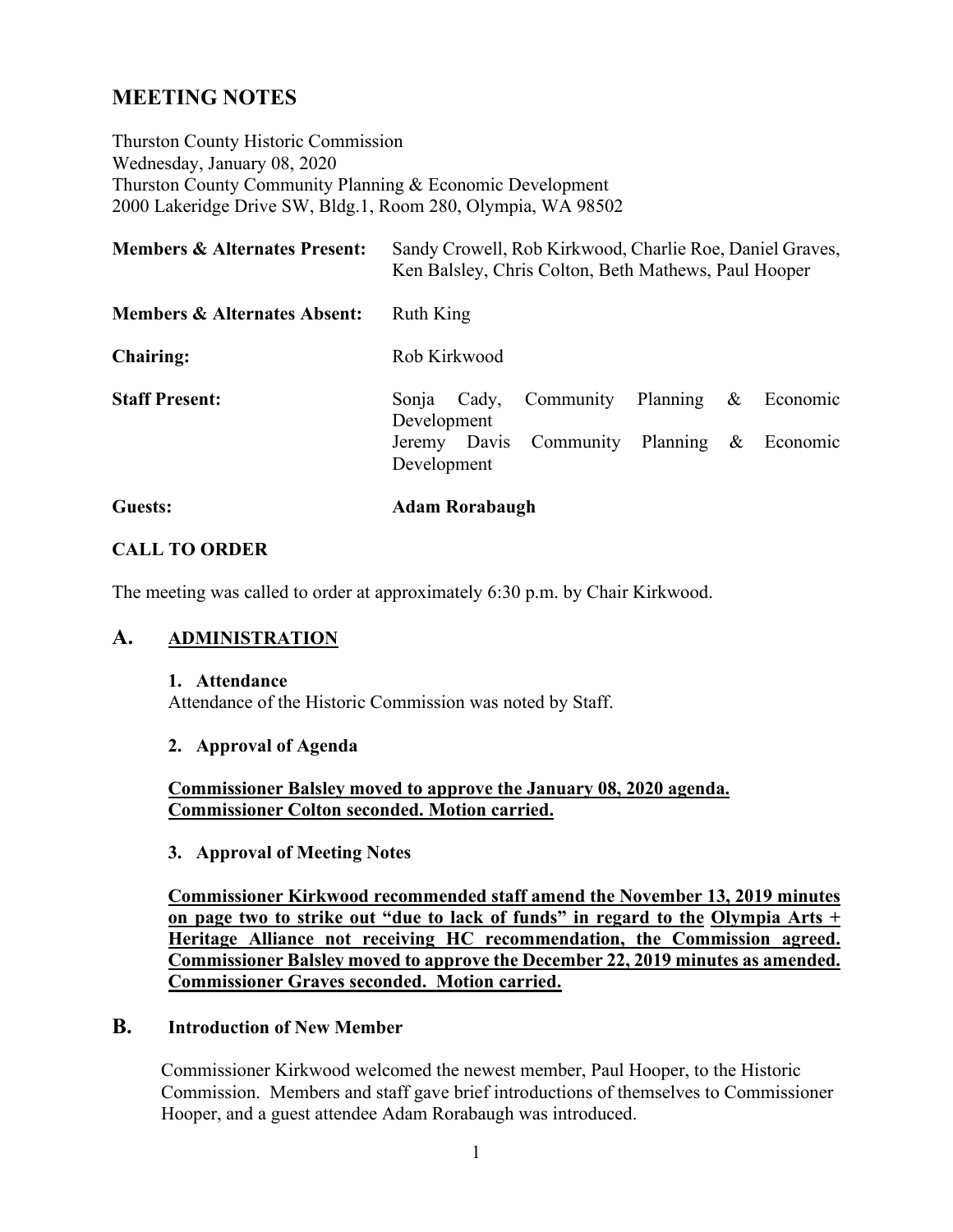## **C. Election of Officers**

Commissioner Colton recalled that the Commission decided in 2019 that the Vice Chair would become the chair after 2 years. A short discussion ensued.

#### **Commissioner Balsley made a motion to elect Commissioner Kirkwood as Chair. Commissioner Mathews seconded. Motion carried.**

#### **Commissioner Balsley made a motion to elect Commissioner Mathews as Vice-Chair. Commissioner Crowell seconded. Motion Carried**

Commissioner Colton asked the status on Commissioner King's attendance, staff informed the group that Commissioner King will be unable to attend meetings physically until March at the earliest. Staff suggested Commissioner King be allowed to attend meetings telephonically until she can attend, the Commission agreed that she be allowed to do so for the next meeting. Commissioner Colton also asked to add this topic to the next agenda so that the Commission may establish clear rules of practice regarding when any Commission member can utilize the option to attend telephonically. Staff will create a draft of the rules of procedure and route to the Commission prior to the February 12, 2020 meeting.

#### **Commissioner Colton made a motion to allow Commissioner King to phone in telephonically to the next meeting. Commissioner Graves seconded. Motion Carried.**

### **D. 2020 BUDGET**

The Commission received a table of past and current projects and were asked to review and estimate a cost for each for 2020. Discussions continued about each project, the following project cost estimates are as follows: Historic Tour Brochure \$0, Stairwell Picture Replacement and Banner \$1,000, Birthday Celebration/County Fair \$500, Joint Meeting with Other Commissions \$1,500, Historic Register Verification \$0, Historic Signs \$6,000, Heritage Grant Program (wait until June to determine grant amount) Deschutes Falls Park \$0 (because it is complete), Book Lecture Series \$1,000, for a total of \$10,000. The Commission agreed to revisit the budget in June.

The Commission asked staff to inquire whether there is a current fee for storage of the Historic Commissions supplies, staff will check with Thurston County Facilities. Staff will also contact the County Fair grounds to inquire whether there is a fee to use the Fairgrounds Heritage Hall conference room for the Joint meeting.

Commissioner Kirkwood requested the Birthday Celebration/Other Events name be changed to Birthday Celebration/County Fair, agreed.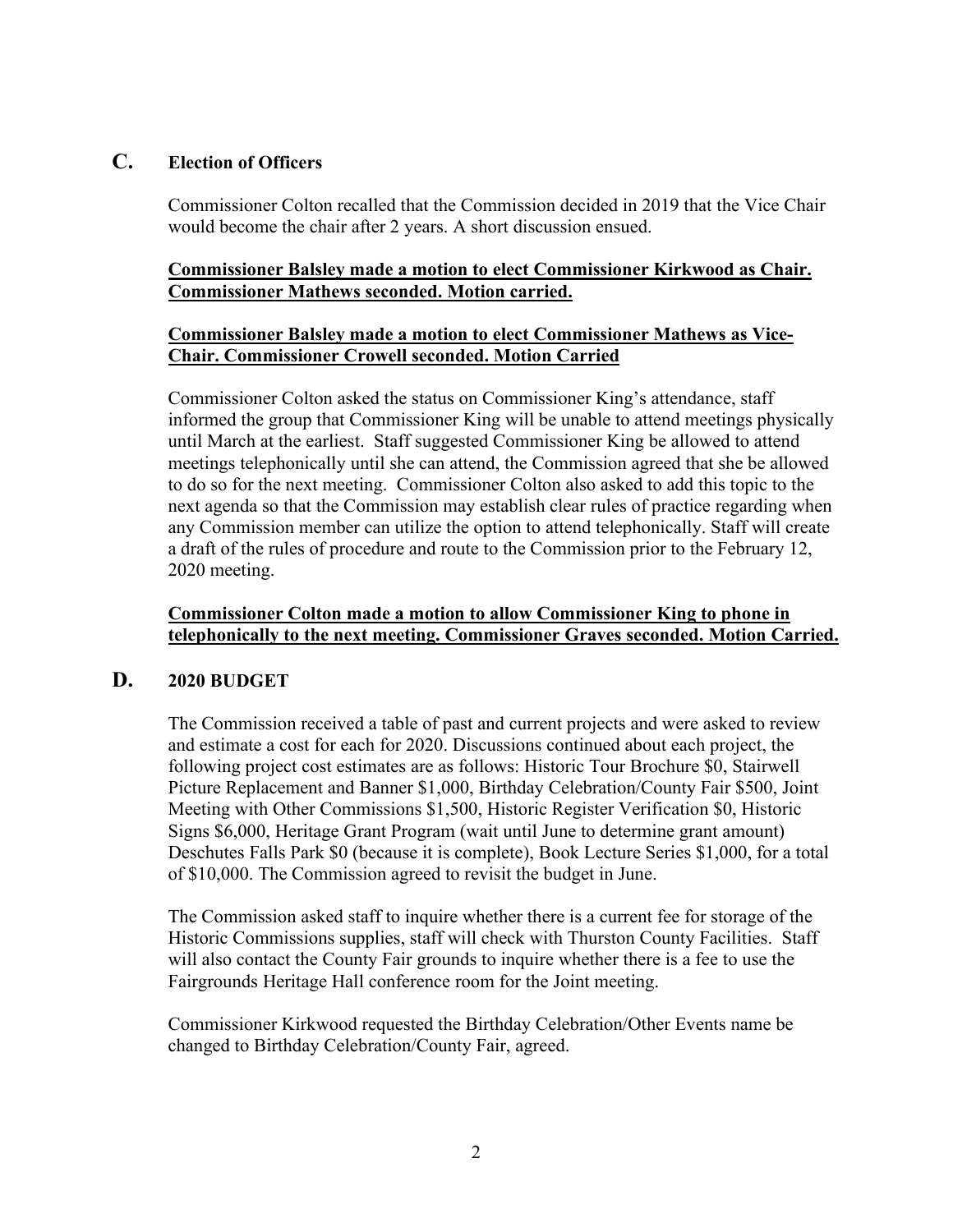**Commissioner Graves made a motion to approve the 2020 budget. Commissioner Crowell seconded. Motion Carried. Commissioner Colton moved to amend the motion to approve the 2020 budget and be revisited in June. Motion carried.**

### **E. HISTORY BOOK GRANT RECOMMENDATION**

Commissioner Roe recused himself. Commissioner Graves reviewed the sub-committee's recommendation to award the book grant to the Olympia Historical Society Bigelow House. The three main reason being the sub-committee's belief that the Olympia Historical Society has broader outreach, more opportunity for book retrieval due to the fact that they are run by volunteers, and work cooperation proposed by the Olympia Historical Society that would allow TCHC to have more oversight on sales. Discussion ensued.

**Commissioner Balsley made a motion to call the item to vote. Commissioner Crowell made a motion to award the book grant to the Olympia Historical Society Bigelow House. Commissioner Graves seconded. Called to vote, 4 members were in favor and 2 opposed. Motion carried.**

# **F. CAMPCORE TRAINING DISCUSSION**

This item was carried over from the previous agenda, it is a training on historic building preservation. Commissioner Kirkwood requested that staff resend the information regarding the CAMPCore as a refresher.

Commissioner Mathews suggested the group attend a training put on by the National Alliance of Preservation Commissions held in Tacoma in July of 2020. She will send the information to staff to be routed to the entire Commission.

### **G. CLG TRAINING UPDATE**

Commissioners Kirkwood and Mathews had attended a CLG training on historic building and archeological preservation, he would like to see the Commission receive more CLG training to aid in the promotion of historic and cultural preservation in Thurston County.

### **H. REPORT ON STAIRWELL PICTURE REPLACEMENT AND BANNER**

Commissioner Kirkwood updated the Commission on his progress with the stairwell picture project. Each picture will be \$90 to print, and all the original photos can be located with the exception of the fish trap photo, which was not taken in Thurston County, and the Tenino Quarry photo may not be available. Staff will need to get approval from the Board of County Commissioners once the Historic Commission has selected photos.

Commissioner Kirkwood presented the banner he had printed for the Commission and asked staff to provide a Thurston County logo.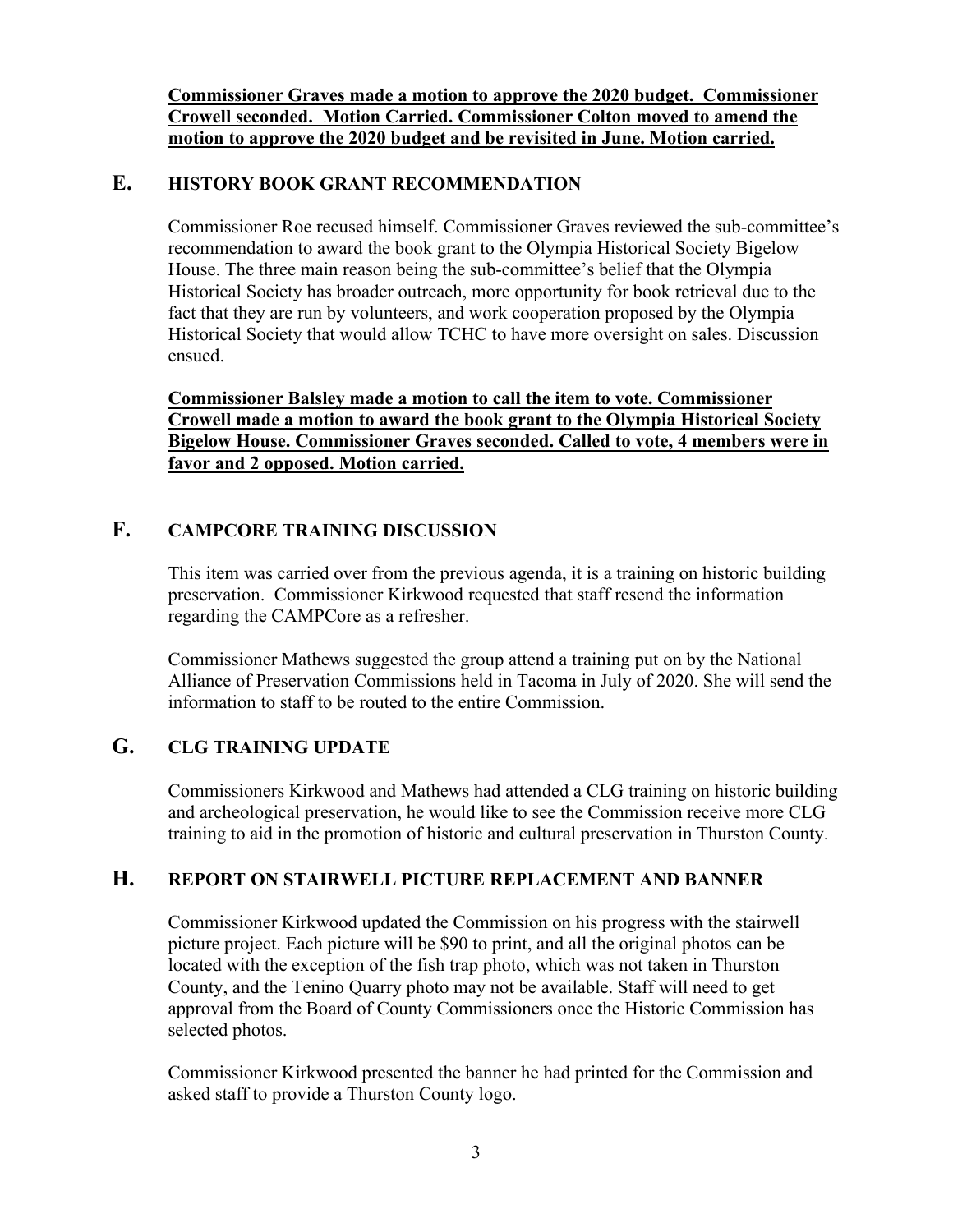# **I. STAFF UPDATES**

Mr. Davis informed the Commission that the Heritage Grant Program applications will be awarded by the Board of County Commissioners (BoCC) on January 14, 2020. There will also be a briefing with the BoCC regarding the Book grant, staff will send an invite to the Historic Commission, authors, and Olympia Historical Society to the briefing which is anticipated to be in February.

# **J. SUBCOMMITTEE UPDATES**

The Commission discussed the following projects:

- $\Box$  History Tour Brochure/App (Charlie, Ken) Commissioner Balsley asked to be added to the subcommittee. Commissioner Kirkwood requested staff research how many brochures were printed in 2019 and how many are on hand. Commissioner Roe asked to have the project be removed from updates.
- $\Box$  Joint Meetings with Other Commissions (Charlie, Sandy Rob, Beth, Ruth) The Commission would like to see this project become a top priority. Commissioner Kirkwood suggested the joint meeting take place in September. Also, to find a speaker to speak during the meeting. Outreach Committee/Birthday Celebration County Fair (Ruth, Rob, Ken) changed name to include "County Fair", Commissioner Balsley asked to be added.
- $\Box$  Historic Register Verification (Chris, Beth) Staff will coordinate with Commissioner Colton to verify the current list
- $\Box$  Historic Signs three historic ballrooms, joint marker with tribes (Sandy, Ken, Daniel) Commissioner Balsley and Commissioner Graves have contacted the property owners where the Evergreen Ballroom was located and are getting positive feedback on placing a sign there. Commissioner Crowell updated that the Chehalis tribe has agreed tentatively to work on joint markers.
- $\Box$  Heritage Grant Program (Rob, Ruth, Ken, Chris, (Charlie- alternate) Remove Beth.
- $\Box$  Deschutes Fall Park –(Chris) Commissioner Colton asked to remove the Deschutes Falls park from the updates.
- □ Book Lecture Series: (Sandy, Chris, Daniel) on hold.

# **K. OTHER BUSINESS**

- Commissioner Kirkwood shared that the brick restoration and reroof to the Oly Brewhouse has been completed.
- Commissioner Colton informed the group that there will be a lecture on Saturday in Tenino about how the city got its name, there will be an article about it published in the New Yorker.
- Commissioner Balsley asked staff about OPMA trainings and requested staff update the Committee on training.

# **L. Adjournment**

There being no further business, the meeting adjourned at 8:02 p.m.